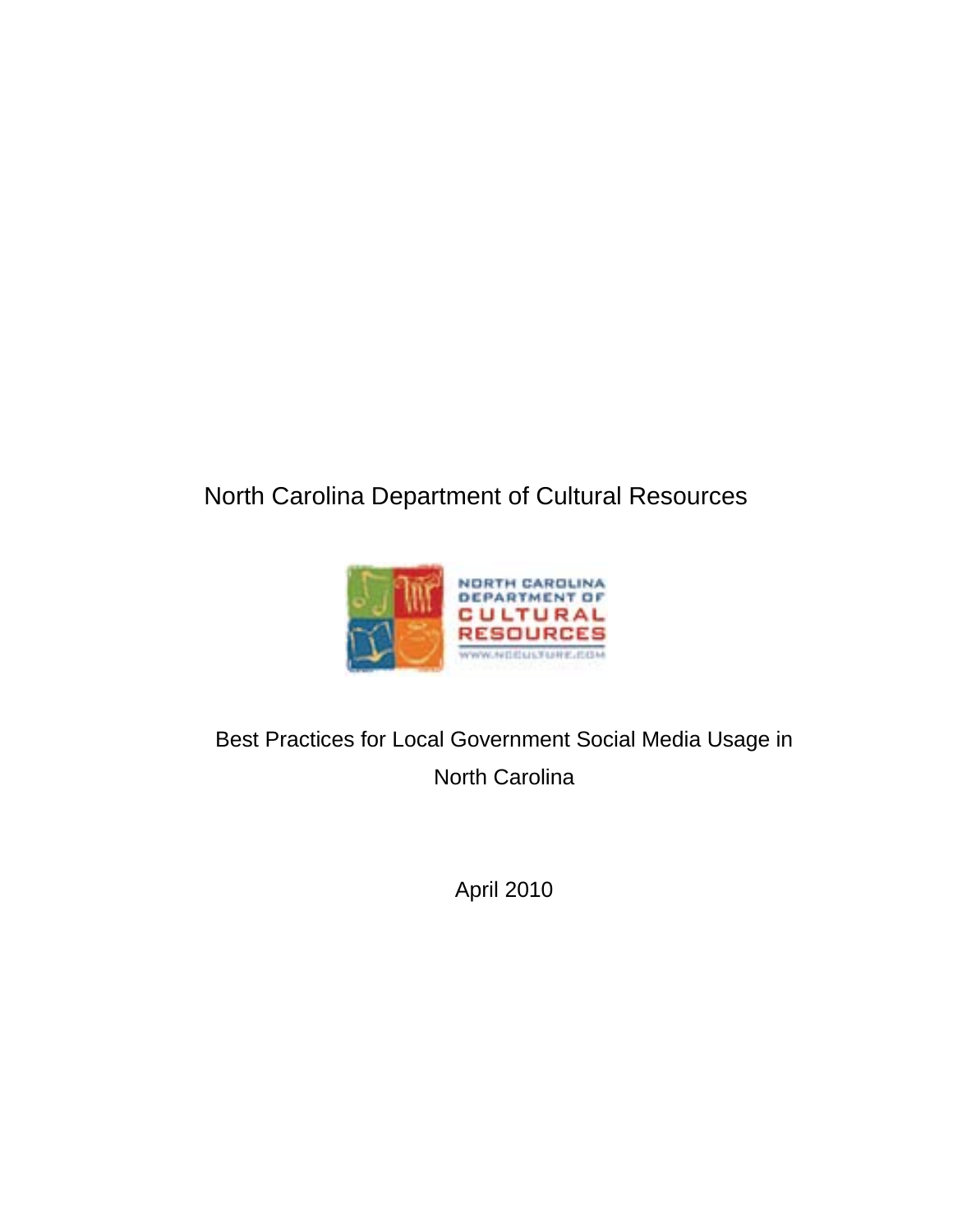#### **1. PURPOSE**

The role of technology in the 21 $<sup>st</sup>$  century workplace is constantly expanding and</sup> now includes social media communication tools that facilitate interactive information sharing, interoperability, and collaboration. Commonly used social media Web sites, such as Facebook©, Twitter©, MySpace™, YouTube©, Flickr®, Blogger, and LinkedIn®, have large, loyal user bases and are, thus, increasingly useful outreach and communication tools for government entities from the federal to the local level.

Moreover, a social networking presence has become a hallmark of a vibrant and transparent communications strategy. Social networking improves interactivity between a local government and the public, and it reaches populations that do not consume traditional media as frequently as others do. Therefore, local governments should consider using social networking Web sites to enhance their communications strategies. In doing so, however, local governments should take care to choose the types of social networks that make the most sense for their type of information and that give emphasis to tools that provide more information across multiple outlets to the broadest audience.

All government communication tools should be used in ways that maximize transparency, maintain the security of the network, and are appropriately professional. Social media is no exception. Therefore, the application of social media in local government must be done thoughtfully and in a manner that minimizes risk. In addition, social media users should be aware that these types of communications are considered public records and, consequently, must be kept for a certain period of time in compliance with the public records law. These guidelines are intended to ensure that local governments' social networking sites<sup>[1](#page-1-0)</sup> are secure and appropriately used and managed by outlining "best practices" for the use of social media. Thus, the suggestions provided in this document are designed to protect government employees and ensure consistency across entities when incorporating social media into their mission.

#### **2 RECOMMENDATIONS**

#### **2.1 IMPLEMENTATION**

i<br>I

Every government should have a clear communications strategy and should take the time to determine how social media fits into this strategy. The following questions should be considered when determining whether use of social media is appropriate:

<span id="page-1-0"></span> $1$  This document is not meant to address one particular form of social media, rather social media in general, as technology will inevitably change and new tools will emerge.

Best Practices for Social Media Usage—Local Government Page 2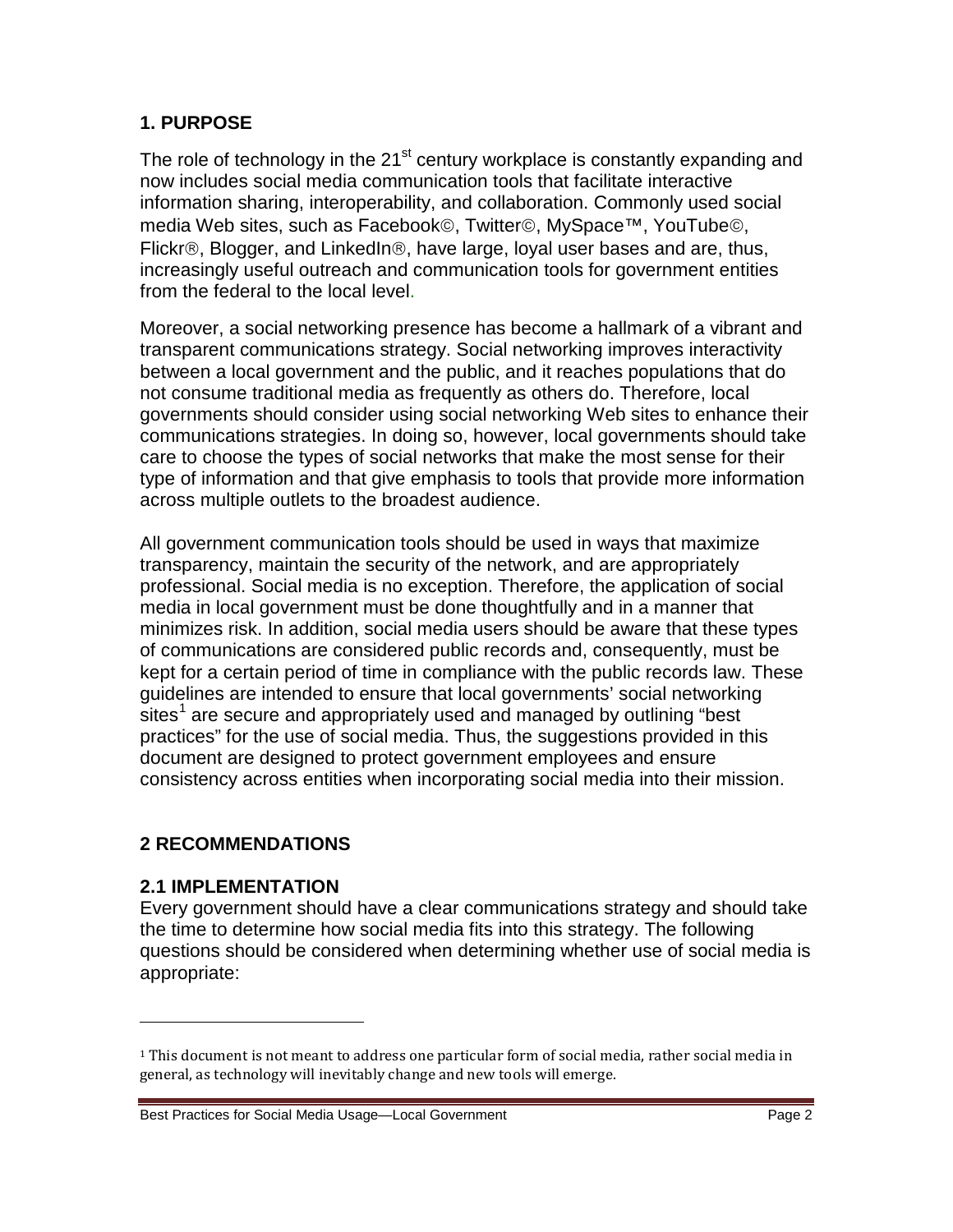- Who is the media meant to reach? Is this my target audience?
- What is the organization attempting to communicate? Can it be effectively communicated using this media?
- Who is responsible for managing the organization's account? Will this person represent the organization appropriately? Has he or she been properly trained in the use of social media?
- What are the organization's responsibilities regarding collection and records retention including preservation of social media content? What does the records retention schedule require for these records?

When a local government decides to use a form of social media that is deemed beneficial to its mission it should first set up boundaries for using the service. It is recommended that an account administrator is assigned to spearhead the use of social media within the workplace. Account administrators and other potential users are encouraged to complete online training for social media in tutorial form on the North Carolina Department of Cultural Resources Web site, www.records.ncdcr.gov.

Account administrators are encouraged to create internal policies that keep track of social media domain names in use and the associated user identifications and passwords currently active. Should the employee who administers the account be removed as administrator or no longer be employed by the organization, all passwords and account information should be immediately changed to maintain organization control.

## **2.2 ACCEPTABLE USE**

All use of social networking sites by local governments should be consistent with applicable state, federal, and local laws, regulations, and policies including all information technology security policies. This includes any applicable records retention and disposition schedules or policies, procedures, standards, or guidelines promulgated by the Department of Cultural Resources. All usage should be governed by these policies as well as the recommendations in this document and future internal policies.

Following are specific recommendations for acceptable use of social media sites:

#### **Separate Personal and Professional Accounts:**

Employees should be mindful of blurring their personal and professional lives when administering social media sites.

#### **Personal Use:**

Employees are allowed to have personal social networking sites. These sites must remain personal in nature and be used to share personal opinions or non-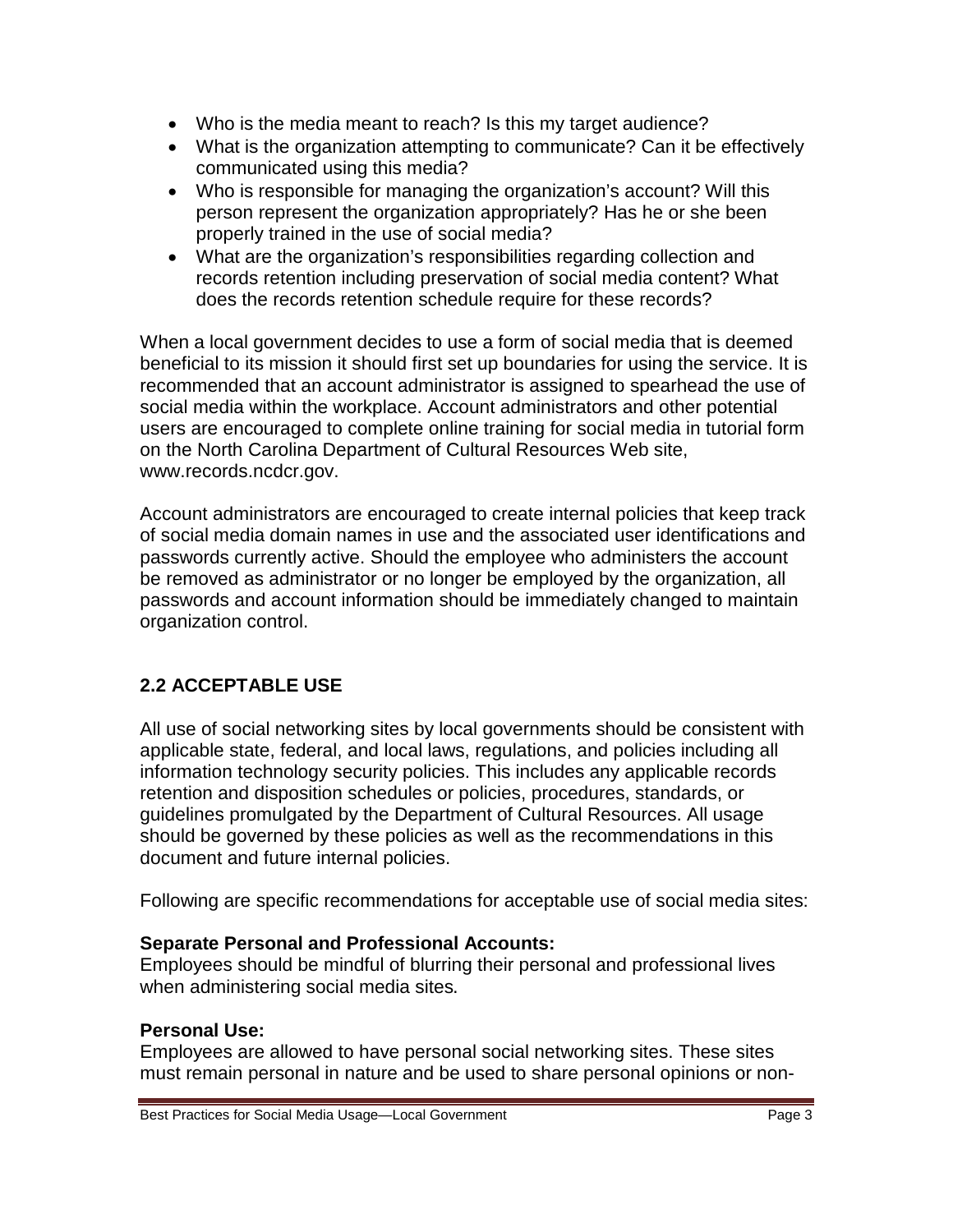work related information. This helps ensure a distinction between sharing personal and organizational views. In addition, employees should never use their government e-mail account or password in conjunction with a personal social networking site.

#### **Professional Use:**

All government-related communication through social media outlets should remain professional in nature and should always be conducted in accordance with the organization's communications policy, practices, and expectations. Employees must not use social networking sites for political purposes, to conduct private commercial transactions, or to engage in private business activities. Employees should be mindful that inappropriate usage of social media can be grounds for disciplinary action. If an account is used for business, the entire account, regardless of any personal views, is subject to these best practices guidelines and the records retention schedule, including the collection and preservation provisions.

#### **Be Clear As To Identity:**

When creating social media accounts that require individual identification, government employees should use their actual name, not pseudonyms. However, using actual names can come with some risks. Any employee using his or her name as part of a local government's application of social media should be mindful of the following:

- Do not assume privacy. Only post information that you are comfortable disclosing.
- Use different passwords for different accounts (both social media and existing work accounts). Using the same password for all accounts increases the vulnerability of the accounts being compromised.

## **Terms of Service:**

Employees should be aware of the Terms of Service (TOS) of the particular form of media. Each form of social media has its own unique TOS that regulate how users interact using that particular form of media. Any employee using a form of social media on behalf of a local government agency should consult the most current TOS in order to avoid violations. If the TOS contradict organization policy then a decision should be made about whether use of such media is appropriate.

## **Content of Posts and Comments:**

Employees using social media to communicate on behalf of a local government should be mindful that any statements made are on behalf of the organization; therefore, employees should use discretion before posting or commenting. Once these comments or posts are made they can be seen by anyone and may not be able to be "taken back." Consequently, communication should include no form of profanity, obscenity, or copyright violations. Likewise, confidential or non-public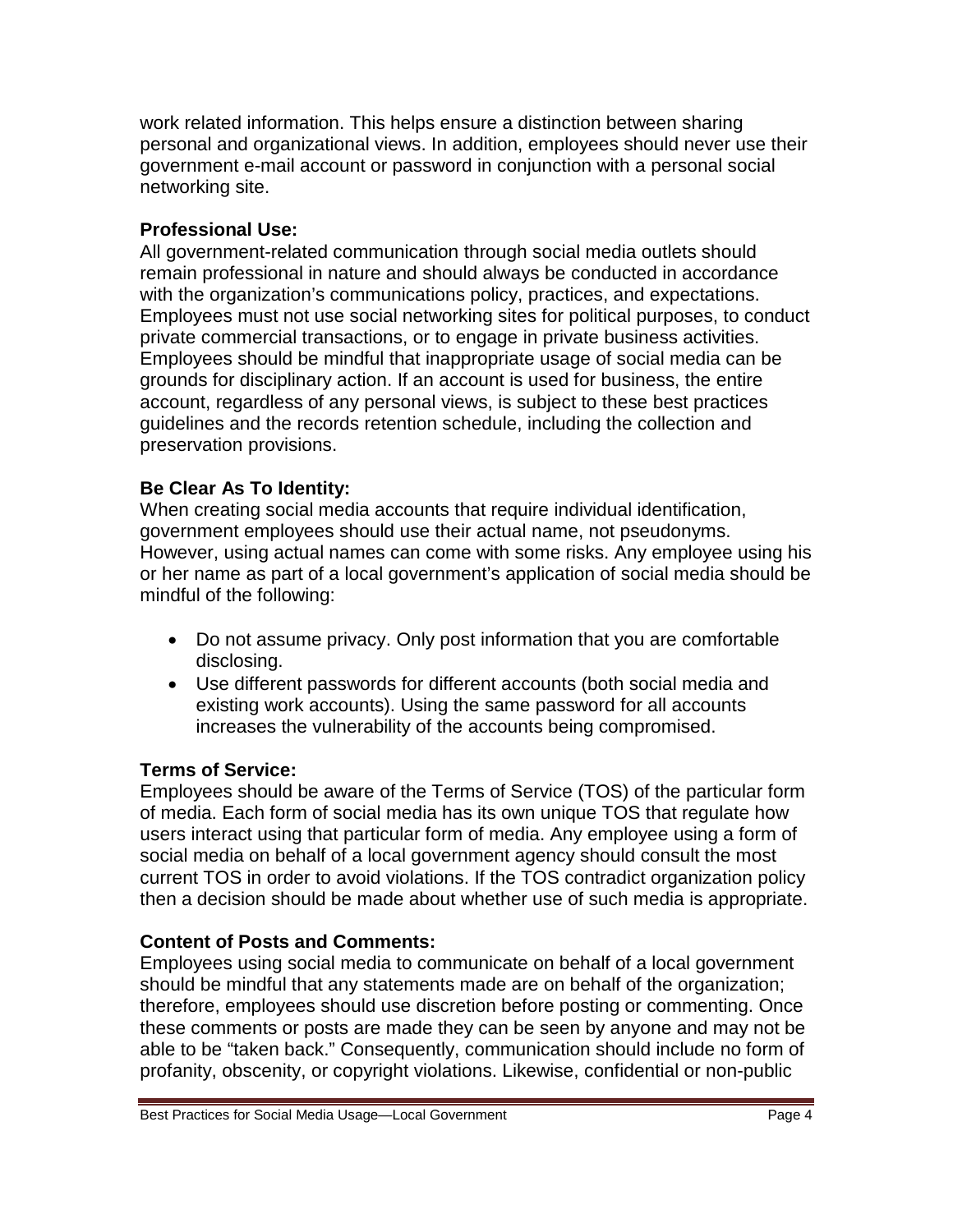information should not be shared. Employees should always consider whether it is appropriate to post an opinion, commit oneself or one's organization to a course of action, or discuss areas outside of one's expertise. If there is any question or hesitation regarding the content of a potential comment or post, it is better not to post. There should be great care given to screening any social media communication made on behalf of the organization as improper posting and use of social media tools can result in disciplinary action.

#### **Posts and Comments Are Public Records:**

Like e-mail, communication via government-related social networking Web sites is a public record. This means that both the posts of the employee administrator and any feedback by other employees or non-employees, including citizens, will become part of the public record. Because others might not be aware of the public records law, local governments should include the following statement (or some version of it) somewhere on the social networking Web site:

*Representatives of [insert specific local government] communicate via this Web site. Consequently any communication via this site (whether by a government employee or the general public) may be subject to monitoring and disclosure to third parties.*

#### **2.3 SECURITY**

From a security standpoint, local governments should be mindful of how to best prevent fraud or unauthorized access to either the social media site or the government network. In almost every case where an attacker accesses a system without authorization, they do so with the intent to cause harm. The harm intended may be mild or more serious.

Thus, security is an ever-present concern that must be addressed. If participating in social media, local governments should:

- Ensure that employees are made aware of which information to share, with whom they can share it, and what not to share.
- Provide security awareness and training to educate users about the risks of information disclosure when using social media, and make them aware of various attack mechanisms.
- Ensure that employees are aware of Privacy Act requirements and restrictions. Educate users about social networking usage policies and privacy controls to help them better control their own privacy in any profile they use for work-related activities and more effectively protect against inadvertent disclosure of sensitive government information.